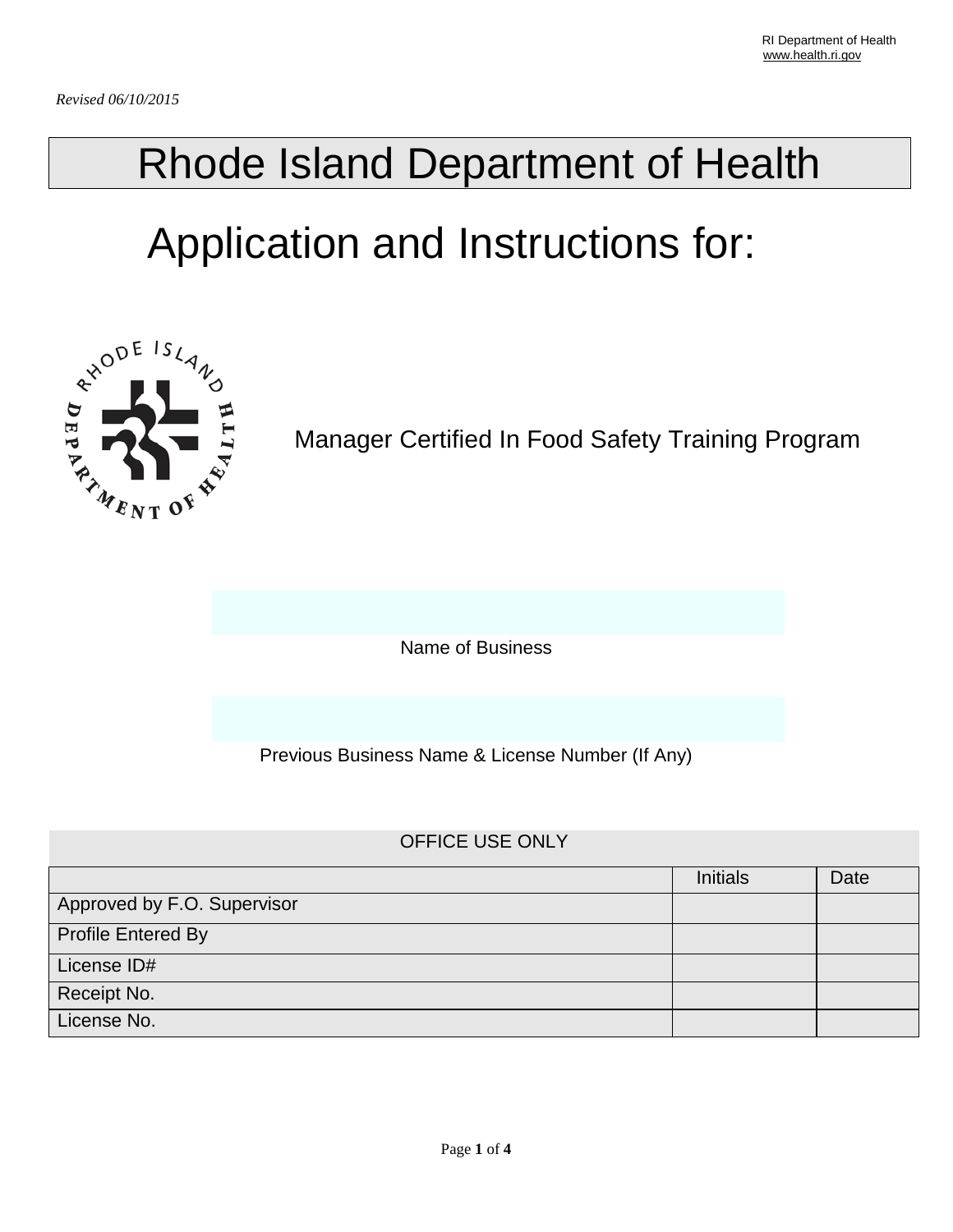### INSTRUCTIONS

Attach the following in specified order:

- A. Sources and locations of potential students, faculty, classrooms, and other resources
- B. Names and qualifications of instructors (Attach copies of "Instructor Applications")
- C. Copy of cirriculum, including any provision for practical experience
- D. Copy of the course syllabus, which shall include:
	- 1. Text books and other teaching materials used
	- 2. Methods and locations used for instructions
	- 3. Course content
	- 4. Topics and length of class meeting
	- 5. Methods used to determine students participation and presence during the course sessions, examples, sign-up sheets, roster, provisions for make up work, etc.

#### **Please complete the enclosed mandatory addendum form with your federal tax identification number (FEIN)**

Submit completed application and documentation to:

Rhode Island Department of Health Division of Food Protection Food Manager Certification Program Three Capitol Hill Room 203 Providence, RI 02908-5097

If you have any questions concerning this application, call the Department of Health, Office of Food Protection at (401) 222-2749.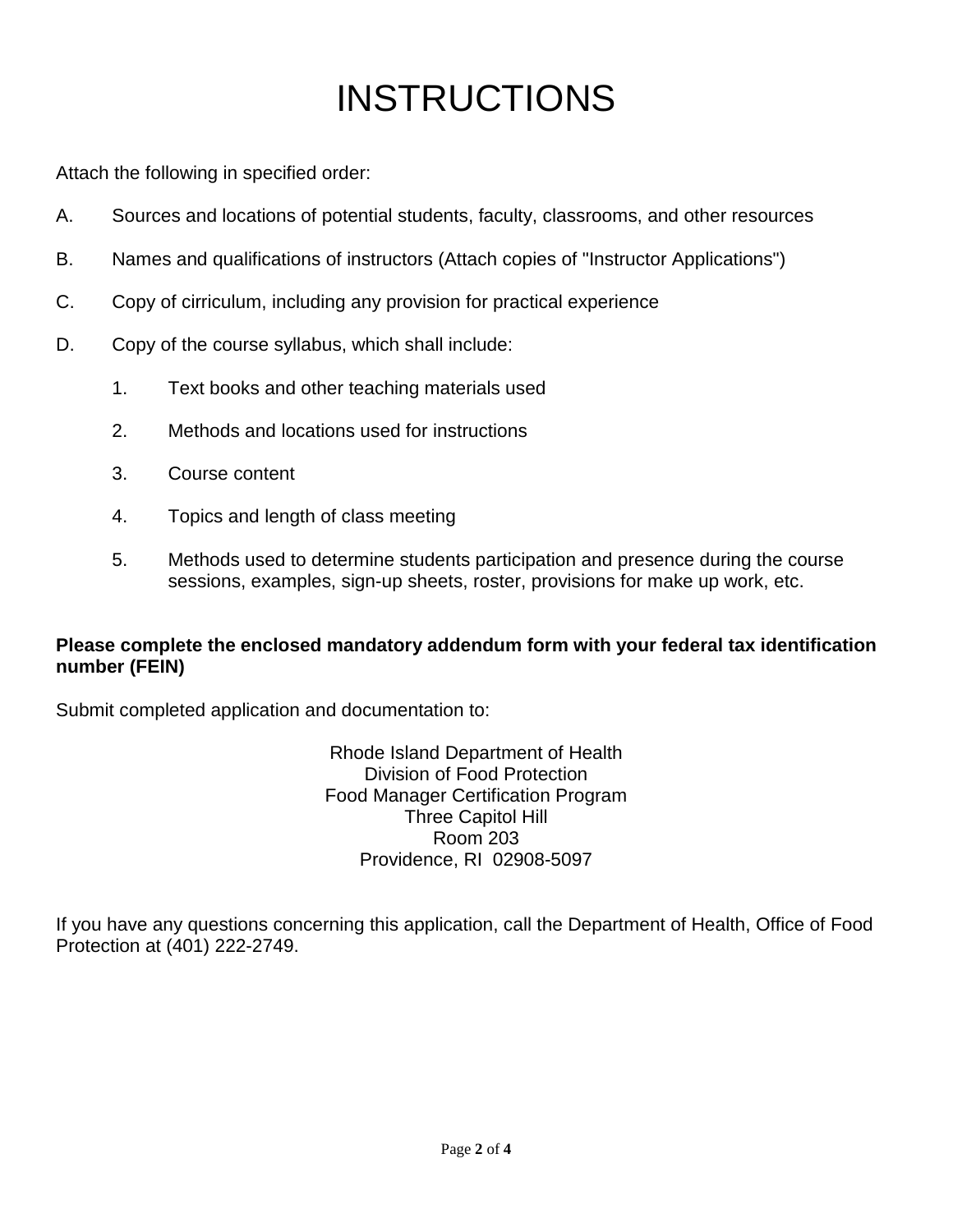|                                                                                                                                                                                                                                                                                      | State of Rhode Island and Providence Plantations<br>Department of Health<br>Office of Food Protection                                                                                                                                                                                                                                                                                                                                                                     |  |  |
|--------------------------------------------------------------------------------------------------------------------------------------------------------------------------------------------------------------------------------------------------------------------------------------|---------------------------------------------------------------------------------------------------------------------------------------------------------------------------------------------------------------------------------------------------------------------------------------------------------------------------------------------------------------------------------------------------------------------------------------------------------------------------|--|--|
| <b>Facility Name:</b><br>Please provide the name of<br>the facility (as known to the<br>public) for which you are<br>applying for this license.                                                                                                                                      | Name:                                                                                                                                                                                                                                                                                                                                                                                                                                                                     |  |  |
| <b>Approved Instructor:</b><br>State regulations require all<br>approved training programs<br>to employ only certified food<br>safety instructors. Please<br>provide the name and<br>license number of the<br>certified instructor(s) with<br>your program in the space<br>provided. | Name:<br>License #<br>Name:<br>License #<br>Name:<br>License #                                                                                                                                                                                                                                                                                                                                                                                                            |  |  |
| <b>Course Coordinator:</b><br>Please provide the name<br>and telephone number of a<br>person we can contact<br>concerning this program.                                                                                                                                              | Name:<br>Phone Number:<br>$\lambda$                                                                                                                                                                                                                                                                                                                                                                                                                                       |  |  |
| <b>Facility Mailing</b><br>Information:<br>Please provide the mailing<br>information for all<br>communication regarding<br>this license.<br>(Not published on<br><b>HEALTH</b> website).                                                                                             | Address Line 1<br>Address Line 2<br>Address Line 3<br>City, State, ZipCode<br>Country (only if not in US)<br>Phone:<br>Fax:<br>Email Address:                                                                                                                                                                                                                                                                                                                             |  |  |
| <b>Facility Location</b><br>Information:<br>Please provide the location<br>information for this facility.<br>(Published on HEALTH<br>website)                                                                                                                                        | Address Line 1<br>Address Line 2<br>Address Line 3<br>City, State, ZipCode<br>Country (only if not in US)<br>Phone:<br>Fax:<br>Email Address:                                                                                                                                                                                                                                                                                                                             |  |  |
| <b>SSN/FEIN:</b><br>(Social Security<br><b>Number/Federal Employer</b><br><b>Identification Number)</b><br>Please note if you are a<br>sole proprietor this<br>number may be your SSN.                                                                                               | Pursuant to Chapter 76 of Title 5 of the Rhode Island General Laws, as amended, any person applying for or renewing<br>any license, permit, or other authority to conduct a business or occupation within Rhode Island must have filed all<br>required state tax returns and paid all taxes due the state or must have entered into a written installment agreement to<br>pay delinquent state taxes that is satisfactory to the Tax Administrator.<br><b>SSN/FEIN #:</b> |  |  |